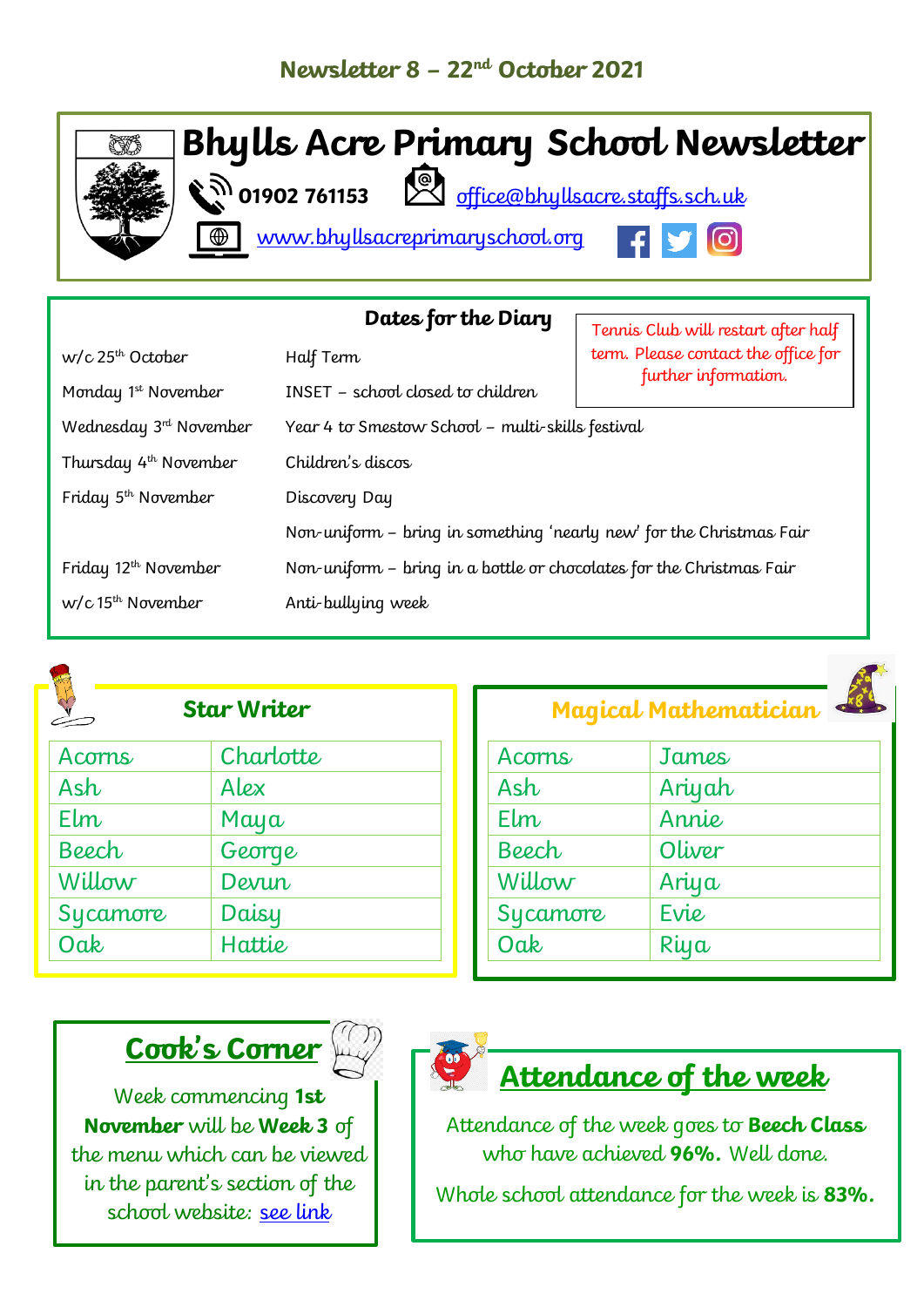### **Newsletter 8 – 22nd October 2021**



# **Special Mentions**

| Class        | <b>Name</b> | <b>Special Mention</b>                                                                                                                                                                                                                                                                                                                                                                                                                                                                                |  |
|--------------|-------------|-------------------------------------------------------------------------------------------------------------------------------------------------------------------------------------------------------------------------------------------------------------------------------------------------------------------------------------------------------------------------------------------------------------------------------------------------------------------------------------------------------|--|
| Acorns       | Rudley      | Rudley has been working really hard to try new things and work alongside his<br>friends. Rudley has built some lovely friendships with his peers and has been<br>sharing the resources with them really well. We are really proud of Rudley and<br>love to see his happy face! Well done Rudley, you are super!                                                                                                                                                                                       |  |
|              | Darcy       | Darcy has settled into Acorns wonderfully and her confidence has blossomed<br>beautifully. Darcy is a kind and hard-working young lady who has wowed us<br>with her determination and enthusiasm to learn. She now confidently contributes<br>to class and group discussions regularly. Well done Darcy, you are a superstar!                                                                                                                                                                         |  |
| Ash          | Ariyah      | Ariyah is a wonderful member of Ash class. She is super sensible and is always<br>ready to learn. She is engaged in lessons and always wants to learn. She has<br>been really impressing Miss Quinn with her maths skills! Well done Ariyah!                                                                                                                                                                                                                                                          |  |
|              | Samuel      | Samuel has been a superstar this week, he has been trying super hard in all his<br>lessons. This week he wrote a super setting description of The three bears<br>bedroom from our story. He used lots of super adjectives! Well done Samuel!                                                                                                                                                                                                                                                          |  |
| Elm          | Jaya        | This week Jaya has shown what a super scientist she is! Over the term, Jaya has<br>shown a great understanding of this subject. She is certainly developing a keen<br>interest in how and why animals live in different habitats and I am excited to see<br>where her learning takes her in the future. Well done Jaya.                                                                                                                                                                               |  |
|              | Anais       | Anais is a super pupil in Elm class, always taking a keen interest in every lesson.<br>This week Anais has written an excellent story about Fantastic Mr Fox. She<br>included adjectives, past tense verbs and time conjunctions, which have helped<br>bring her writing to life. Keep up the amazing work, Anais! You are a superstar.                                                                                                                                                               |  |
| <b>Beech</b> | Layla       | Layla is a Year 3 superstar who is always full of enthusiasm for learning! Over<br>the past few weeks, she has really impressed me with her desire to improve<br>especially with her handwriting where she has worked so incredibly hard to join<br>her letters and develop a beautiful, neat handwriting style. Thank you for being a<br>joy to teach Layla and keep up the wonderful hard work. Well done!                                                                                          |  |
|              | Jaqdeep     | Jagdeep is a happy, confident little boy who always comes into class with a huge<br>smile ready to start the day! Whatever the lesson, Jagdeep gives 100% effort and<br>always takes great pride in presenting his work to the highest standard. His books<br>really are a pleasure to mark. Keep up the fantastic work Jagdeep – you're a<br>shining star!                                                                                                                                           |  |
| Willow       | Alex        | Alex has had a wonderful start to Year 4 this term. He always comes into class<br>ready to learn, stays focused throughout the lesson and always tries his very<br>best. Alex is always confident to share his thoughts and opinions and shows he is<br>not afraid to have a go. Well done with all of your achievements Alex.                                                                                                                                                                        |  |
|              | Lily        | Lily has worked super hard this week across all of the curriculum areas. She has<br>particularly impressed her teachers during English lessons, where she has worked<br>had to learn how to punctuate speech correctly and then independently wrote a<br>wonderful conversation based on our class text, Charlotte's Web. You should be<br>very proud of your hard work this term, well done superstar!                                                                                               |  |
| Sycamore     | Sofia       | Sofia is a fabulous member of Sycamore Class. She is a wonderful friend to<br>everyone, is always on hand to help and has impeccable manners. Sofia has been<br>working beautifully across all areas and in particular during our English lessons.<br>Sofia has written a wonderful informal letter in the character of 'Jim' from 'Street<br>Child'. She included all of the features discussed and presented her work<br>beautifully. Well done Sofia- you should feel very proud- we certainly do. |  |